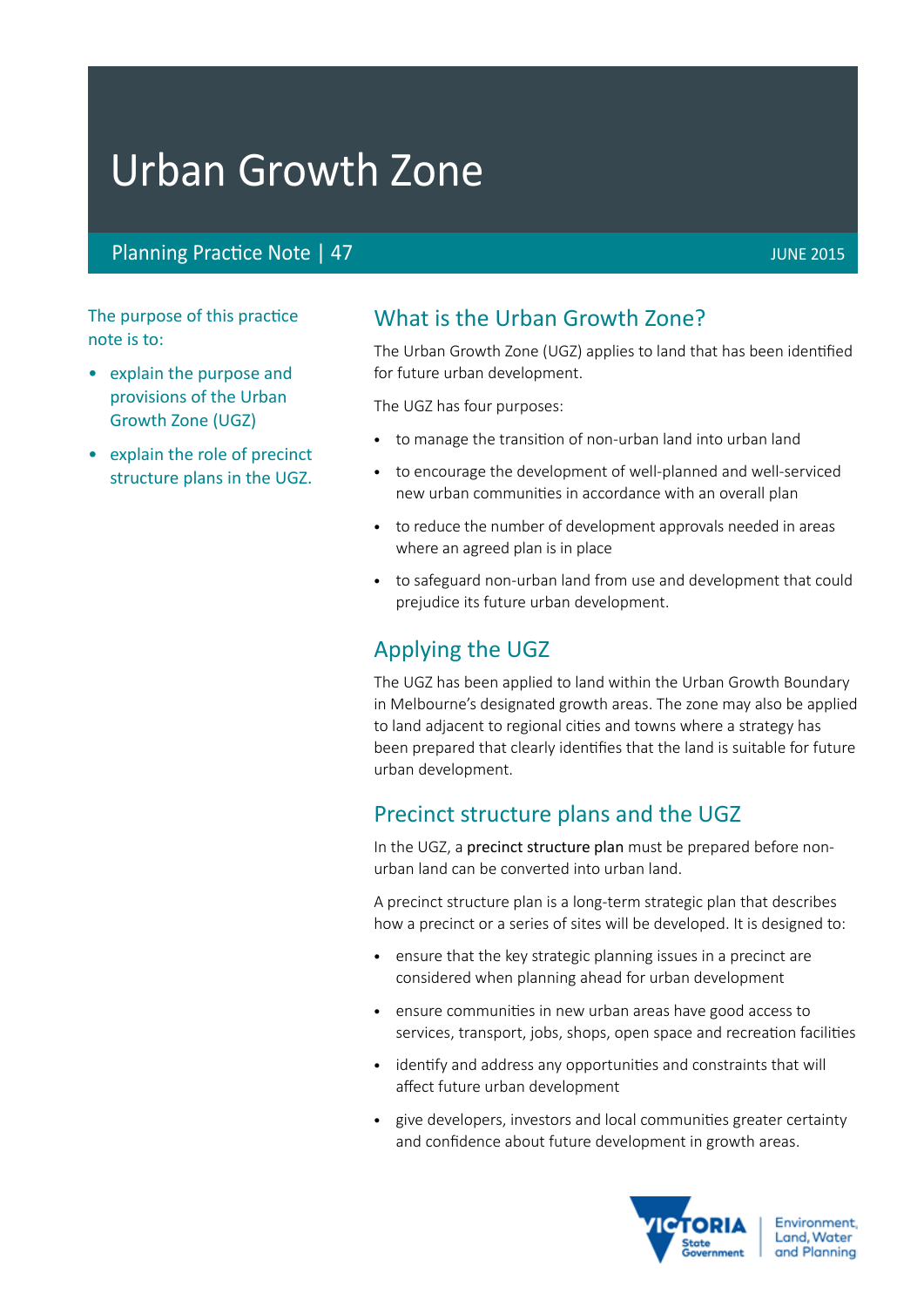A precinct structure plan has a defined role in the UGZ:

- • it allows the conversion of non-urban land to urban land to start
- sets out the vision for how land should be developed and the desired outcomes to be achieved
- • determines the overall layout of future land use and development
- • details the form and conditions that must be met by future land use and development
- • determines the use and development controls that will apply in the schedule to the zone
- • determines what permits may be granted under the zone.

### **The application of the UGZ does not, by itself, allow urban use and development to proceed. A precinct structure plan must be prepared and applied to the land before this can occur.**

Before a precinct structure plan is in place, the UGZ applies provisions that are designed to safeguard the land from use or development that could prejudice its long term urban development potential. Land may be used and developed for farming and ruralrelated activities and urban subdivision cannot occur. Once a precinct structure plan is in place, the zone applies provisions to facilitate urban development in conformity with the plan. The zone provisions can be tailored to minimise the number of approvals required over the life of the project.

# Preparing and implementing a precinct structure plan

The following information is relevant to preparing and implementing a precinct structure plan in the UGZ.

# Preparing a precinct structure plan

Precinct structure planning guidelines prepared by the Growth Areas Authority provide guidance to councils, state agencies, developers, service providers and other affected parties on how to prepare a plan.

The guidelines require new precinct structure plans to implement the relevant objectives for residential subdivision in Clause 56 of planning schemes.

They also set out a process for precinct structure planning, a standard format for precinct structure plans, and advice about the key strategic issues to be addressed.

While the guidelines contain advice relating specifically to the preparation of precinct structure plans for land in Melbourne's growth areas, they are to be used wherever the UGZ is applied.

# Implementing a precinct structure plan in the planning scheme

The UGZ requires a precinct structure plan to be incorporated in the planning scheme before urban development in accordance with the plan can start. The detailed use and development provisions required to implement the precinct structure plan must also be set out in the schedule to the zone.

It may also be appropriate for parts of the precinct structure plan to be included in the scheme as objectives or strategies in the Municipal Strategic Statement, local planning policy, or decision guidelines.

Remember that an incorporated document must be listed in the schedule to Clause 81. If a precinct structure plan includes a native vegetation precinct plan, the native vegetation precinct plan must be listed in the schedule to Clause 52.16.

These actions require a planning scheme amendment, and the exhibition, submission, adoption and approval requirements of the *Planning and Environment Act 1987* will apply.

Implementation provisions will typically set out:

- • use and development provisions to be included in the schedule to the UGZ (including permit requirements, permit exemptions, conditions and requirements for granting permits, advertising sign requirements, and decision guidelines)
- requirements for public open space contributions to be included in the schedule to Clause 52.01 of the planning scheme (if applicable)
- • requirements to implement a native vegetation precinct plan (if applicable)
- requirements to manage places of Aboriginal cultural heritage significance.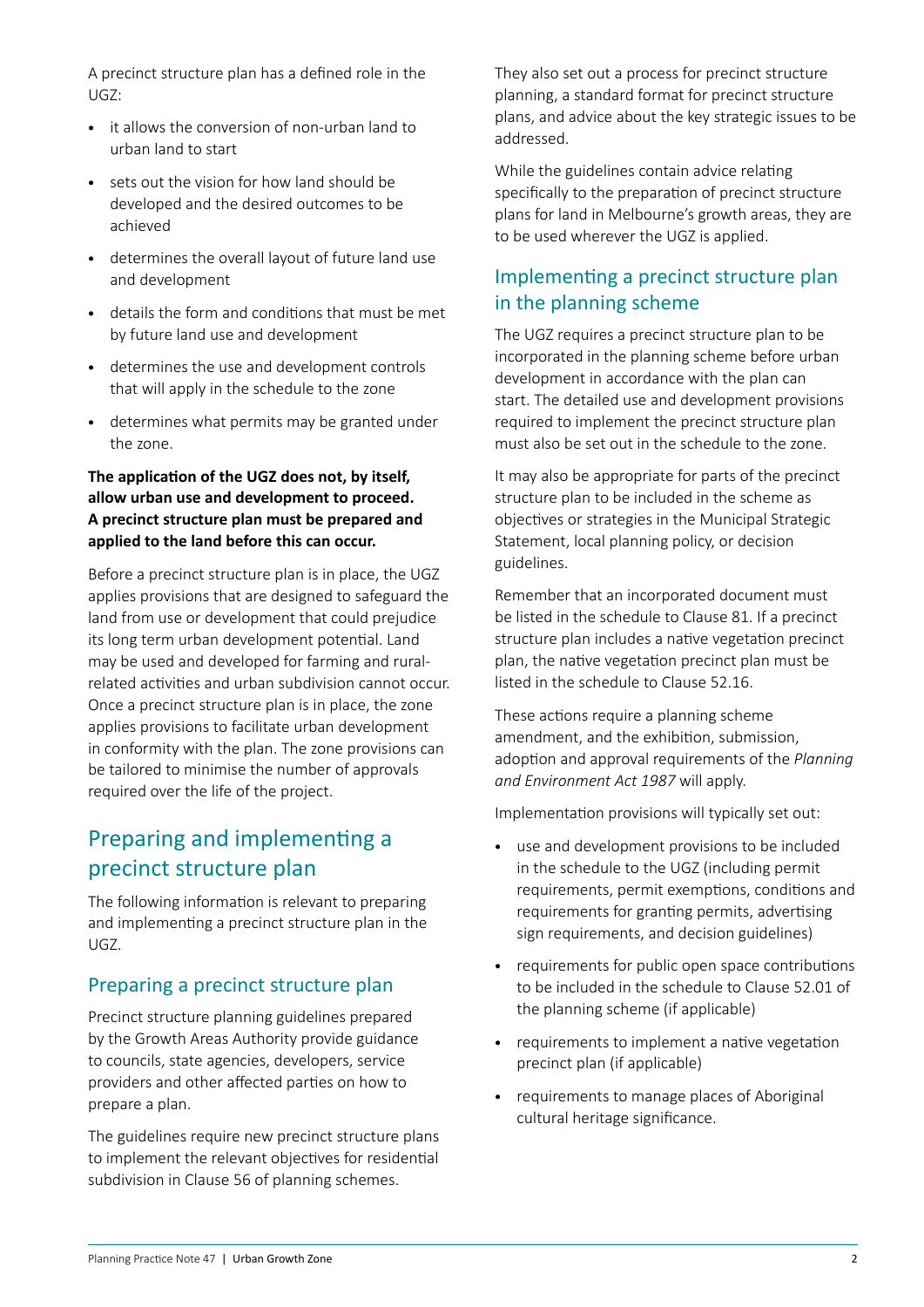If there is native vegetation within the precinct, a **native vegetation precinct plan** will need to be prepared. A native vegetation precinct plan sets out requirements for the protection and removal of native vegetation for a precinct. A native vegetation precinct plan:

- • allows all the native vegetation issues in a precinct to be considered when planning ahead for new development
- helps guide the form of future development in a precinct by identifying the native vegetation to be retained and removed
- • gives greater certainty to the council, service agencies, developers and the community about the future form of development and native vegetation management
- allows planning objectives for native vegetation to be integrated with recreation, urban design, and open space objectives, leading to more sustainable biodiversity and urban development outcomes
- • streamlines the approval of appropriate native vegetation removal.

A native vegetation precinct plan must meet the content requirements set out in Clause 52.16 of the planning scheme. It must also be an incorporated document under the schedule to Clause 81.01 which means that the plan can only be changed by a planning scheme amendment.

Planning Practice Note 50: *[Preparing a native](http://www.dse.vic.gov.au/CA256F310024B628/0/872AA202FCFB82F9CA25712B00287212/$File/Preparing+a+native+vegetation+precinct+plan.pdf)  [vegetation precinct plan](http://www.dse.vic.gov.au/CA256F310024B628/0/872AA202FCFB82F9CA25712B00287212/$File/Preparing+a+native+vegetation+precinct+plan.pdf)* provides guidance on preparing these plans.

# Preparing an amendment

*Minister's Direction No. 12* applies any amendment to:

- • rezone land to the UGZ
- incorporate a precinct structure plan, or change an incorporated plan, applying to land in the UGZ
- introduce or change a provision in a schedule to the UGZ.

The direction does not apply to an amendment to make corrections.

The direction requires a planning authority to evaluate and include in the explanatory report a discussion about how an amendment implements any Growth Area Framework Plan applying to the land. If the amendment proposes to incorporate or change a precinct structure plan, the planning authority must also demonstrate that the plan or any changes to it are in accordance with any applicable precinct structure plan guidelines approved by the Minister for Planning. If the amendment proposes to introduce or change provisions in a schedule to the zone, the planning authority must show in the explanatory report:

- how the provisions give effect to the intended outcomes of the precinct structure plan
- how a translation of the provisions can be achieved, once development anticipated by the precinct structure plan is substantially complete.

Any other Minister's directions applying to the amendment must also be met.

Several publications provide guidance relevant to preparing a precinct structure plan or a planning scheme amendment. These are listed on page 8 and should be considered where relevant.

# How does the Urban Growth Zone operate?

The UGZ applies different use and development provisions to land depending on whether a precinct structure plan applies or not.

Part A of the zone applies when no precinct structure plan applies to the land.

Part B of the zone applies when a precinct structure plan applies to the land.

A precinct structure plan applies to land when it is incorporated in the planning scheme.

**Diagram 1** illustrates how the UGZ operates at different phases in the precinct structure planning process.

**Diagram 2** shows the different zone provisions that apply to a planning permit application depending on whether or not a precinct structure plan applies.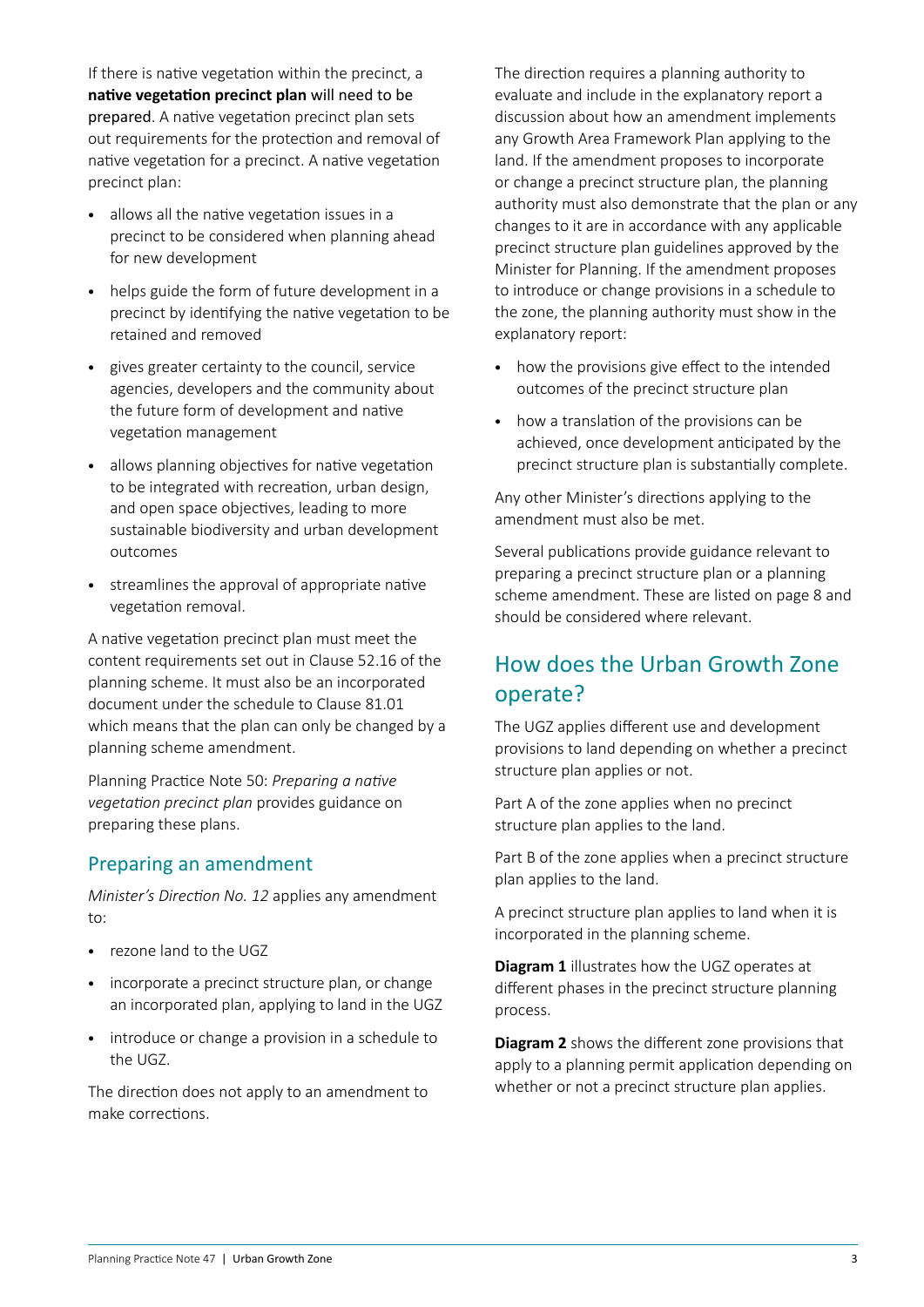# **Diagram 1: Zone operation at different phases in the planning process**

# **PLAN PREPARATION PHASE**

#### **Urban Growth Zone**

- Part A applies (Clauses 37.07-1 to 37.07-8)
- Standard controls apply
- Controls designed to safeguard land for future urban development

### **PLANNING SCHEME AMENDMENT PHASE**

- Amendment preparation to implement the plan in the scheme
- Minister's Direction No. 12 applies
- Exhibition, submission, adoption and approval requirements apply

### **PLAN IMPLEMENTATION PHASE**

#### **Urban Growth Zone**

- Part B applies (Clauses 37.07-9 to 37.07.16)
- Precinct structure plan incorporated into the planning scheme
- Implementation provisions set out in zone schedule
- Controls tailored to suit the precinct structure plan

### **PLANNING PERMIT PHASE**

- Permits granted generally in accordance with plan
- Exemptions from notice and review apply

# **Diagram 2: Permit process under Parts A and B of the zone**



No precinct structure plan applies

No precinct structure plan applies

Precinct structure plan applies

Precinct structure plan applies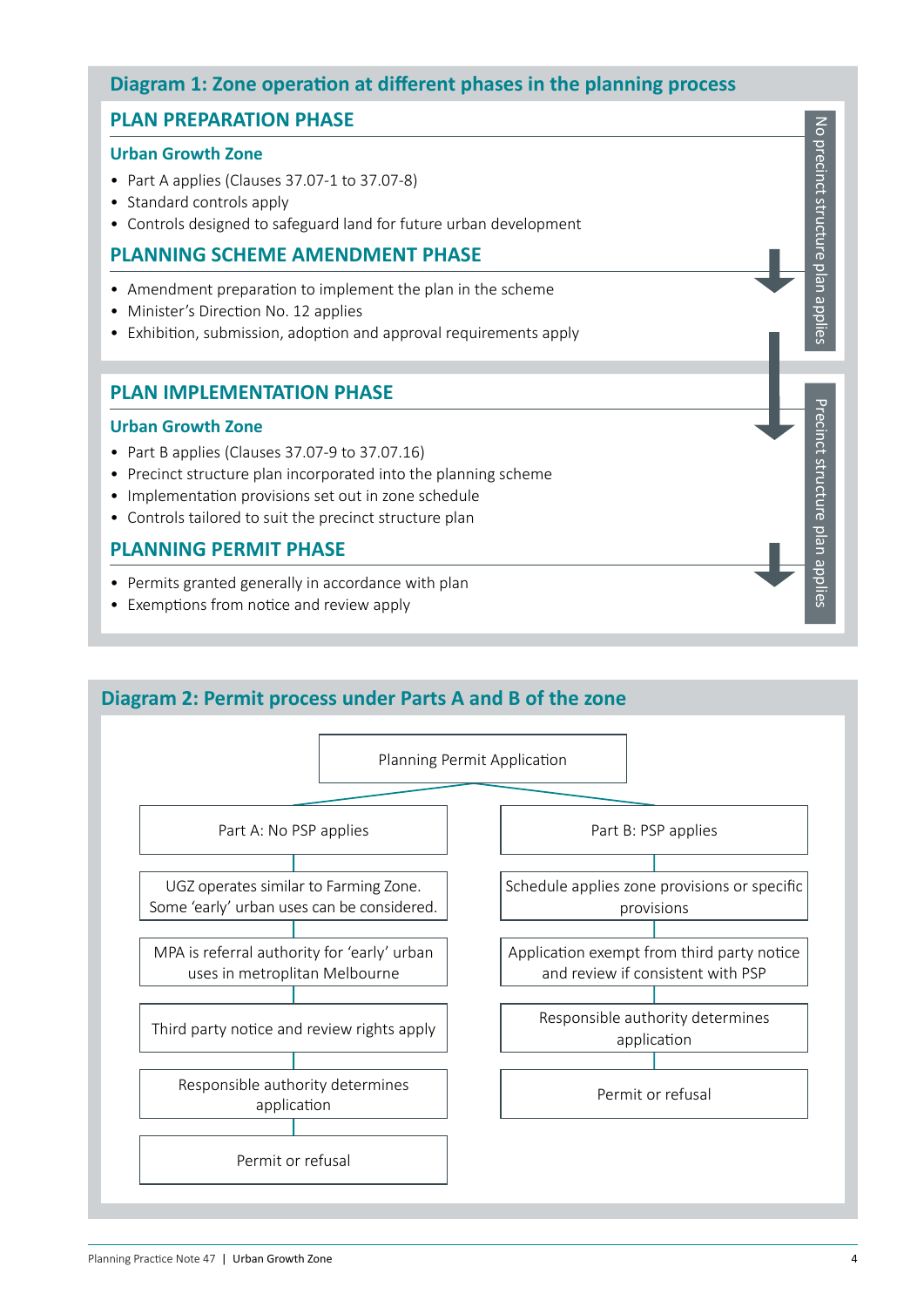# Part A – No precinct structure plan applies

Land is predominantly used for farming and other rural activities. Planning for its conversion to urban development may have commenced, but a precinct structure plan does not yet apply. The controls that apply in this case are set out in Clauses 37.07-1 to 37.07-8.

### Use of land

The zone allows existing farming and other rural activities to continue, and new farming uses to establish, other than new saleyards and intensive animal industries.

The zone also provides for permit applications for certain 'early' urban uses to be considered before a precinct structure plan is incorporated into the planning scheme. This is to facilitate the early provision of essential facilities and services to new residents in the precinct (for example, schools and health services), and developments essential to the marketing and construction of new urban areas (such as display homes and land sales offices).

The appropriateness of these uses should be carefully considered to ensure that future plans for the land are not compromised. Before granting a permit, a responsible authority should consider:

- whether the preparation of a precinct structure plan for the land is sufficiently advanced
- the extent to which the precinct structure plan could change, and how this might impact on the proposal
- the amount of public scrutiny the precinct structure plan has been subject to
- • whether it is satisfied that any conditions and requirements that would apply to the proposal once the plan applies can be met
- the infrastructure needs of the proposal, and how this infrastructure would be delivered and funded
- whether the proposal will produce acceptable outcomes in terms of the State Planning Policy Framework, the Local Planning Policy Framework, the purpose and decision guidelines of the zone, and any other decision guidelines in Clause 65 of the planning scheme.

#### Development

A permit is required to subdivide land, and a minimum lot size of 40 hectares applies. Similar to the rural zones, a permit may also be granted to create smaller lots if specific requirements are met. One of these requirements is that a section 173 agreement be entered into to constrain the further subdivision of the land. Given that the long term purpose of the UGZ is to facilitate urban development, the responsible authority should ensure that the agreement does not restrict development necessary to implement a precinct structure plan at a later date. One option is to include a provision in the agreement for its termination once a precinct structure plan applies to the land.

Buildings and works controls similar to those in the Farming Zone apply.

#### Notice and review

Standard notice and review provisions apply.

#### Referral requirement

To safeguard against the granting of permits that could compromise the future urban development of Melbourne's growth areas, the following permit applications must be referred to the Metropolitan Planning Authority under section 55 of the *Planning and Environment Act 1987*:

- an application to use or develop land for any of the following:
	- display home
	- education centre
	- hospital
	- medical centre
	- nursing home
	- place of worship
	- real estate agency
- an application to subdivide land to create a lot smaller than 40 hectares in area.

These referral requirements only apply if the land is within the UGZ in metropolitan Melbourne. If the zone is to be applied to land outside metropolitan Melbourne, the planning authority should contact the relevant regional office of the department to discuss whether a section 55 referral requirement is needed.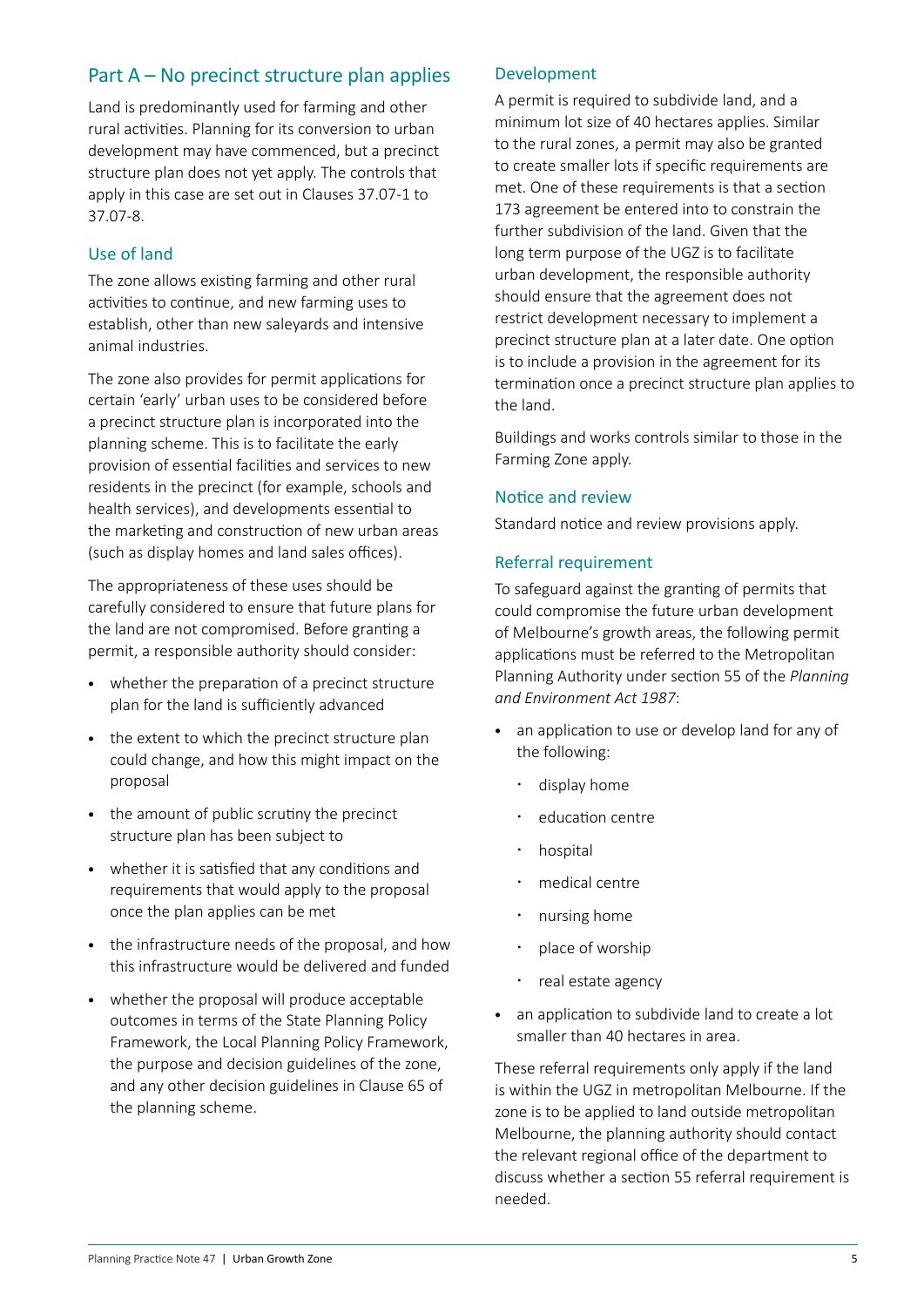Planning Practice Note 54: *[Referral and Notice](http://www.dse.vic.gov.au/CA256F310024B628/0/AED287EB6028FECBCA25701B0029E930/$File/Managing+referrals+and+notice+requirements+Jul+2002.pdf)  Provisions* provides guidance on introducing new referral requirements in schemes.

#### Advertising signs

Category 4 of the advertising sign controls in Clause 52.05 applies. However, a permit may be granted, for a period of not more than five years, to display an advertising sign that promotes the sale of land or dwellings.

# Part  $B - A$  precinct structure plan applies

Once a precinct structure plan applies to the land, different zone provisions apply. These are set out in Clauses 37.07-9 to 37.07-16 and they are designed to:

- • provide certainty about the nature of future development
- reduce the number of development approvals needed once a precinct structure plan applies
- • remove notice requirements and third party review rights from planning permit applications for proposals that generally conform to the plan
- • ensure that permits granted for urban development generally conform to the plan.

Part B allows detailed requirements to be specified in a schedule to the zone, allowing the zone to be tailored to suit the precinct structure plan.

A schedule is required for each precinct structure plan. If there is more than one schedule, each schedule must be given a number.

# Drafting the zone schedule

Before drafting the schedule to the zone, it is important that a planning authority understands the requirements that can be specified in the schedule. These are determined by the 'parent provisions' of the UGZ. The schedule can provide for the following:

- • requirements for land use. These can be the requirements of a zone, specific requirements, or both
- • requirements for buildings and works. These can be the requirements of a zone, specific requirements, or both
- • application requirements
- • conditions and requirements that must be applied to all permits or defined classes of permit
- • adjustments to the exemption from notice and review
- • decision guidelines
- advertising sign requirements.

#### *Schedule examples*

Example 1 on page 9 provides advice on how to draft a schedule. Example 2 on page 11 shows how a schedule can be drafted.

When drafting a schedule, it is important that:

- only the implementation provisions relevant to the UGZ are included in the schedule to the zone
- the schedule is clear about where different provisions apply, and in what circumstances. A map should be included in the schedule that shows where particular zones or provisions apply
- the principles of writing plain English are used when drafting provisions
- the land use terms and nesting concepts in Clauses 74 and 75 of the planning scheme are used
- • the requirements of the *Ministerial Direction on the Form and Content of Planning Schemes* are met.

#### Applying use and development controls

A precinct structure plan can consist of a mix of land uses, for example, housing, industry and open space. Different controls may need to apply to different parts of the precinct structure plan. This can be dealt with in three ways:

- Option 1 The schedule can apply zones to the land, such as the General Residential Zone or Industrial 1 Zone.
- Option 2 The schedule can apply specific provisions to the land.
- Option 3 The schedule can apply zones to the land, as well as specific provisions.

#### **Option 1 – Apply zones**

This option involves ascribing zones to specific parts of the precinct structure plan. Land must be used and developed in accordance with the provisions of the zone applying to it. This approach is preferred because:

• planning scheme users are familiar with the requirements of the zones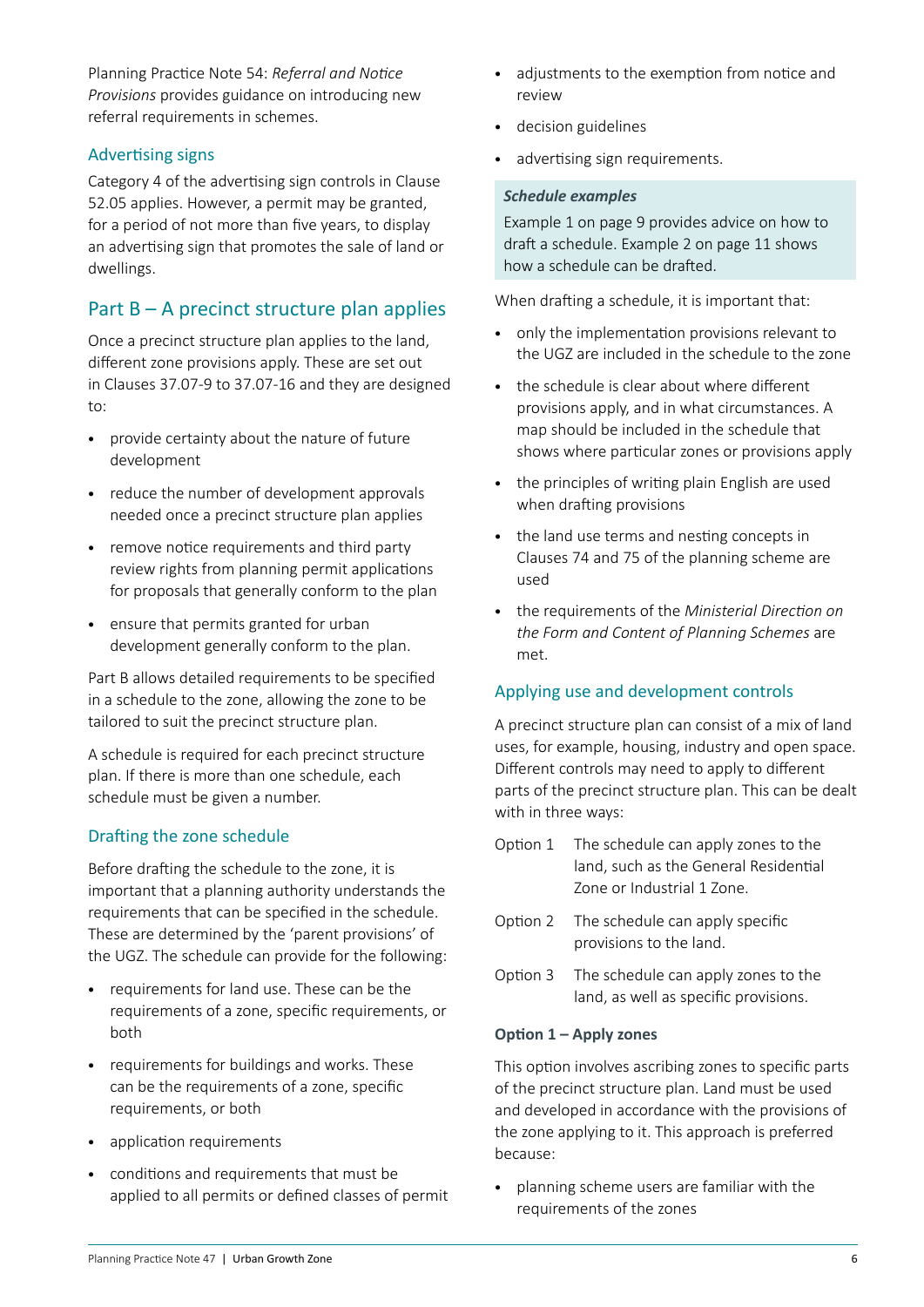- it promotes consistency in the way that planning authorities deal with particular land use issues
- the zones include provisions that implement State planning policy. For example, the General Residential Zone ensures that maximum use is made of Clause 56 to plan residential subdivisions
- the zones include provisions necessary to manage potentially conflicting land uses. For example, the Industrial 1 Zone contains specific provisions to control industrial development close to housing, schools, hospitals and other sensitive uses
- once development is underway, it is a straightforward task to translate the UGZ.

Remember, all of the zones to be applied must be included in the scheme.

### **Option 2 – Apply specific provisions**

This option may be necessary where the desired outcomes will not be achieved by applying a zone.

If this approach is used, a table of uses will need to be constructed. Planning Practice Note 10: *Writing Schedules* provides advice on constructing a table of uses and deciding when a use should be made 'as of right', require a permit, or be prohibited.

It should be remembered that the UGZ will eventually need to be translated to 'standard' zones. If the schedule contains complex or unusual specific provisions, this will make the translation task more difficult.

Specific provisions will usually not be needed once development anticipated by the precinct structure plan is substantially complete. However, if this is not the case, the planning authority needs to consider how it will translate these provisions at the time it is drafting the zone schedule.

# **Option 3 – Apply zones with specific provisions**

This option may be necessary where additional provisions are needed to ensure that development conforms to the precinct structure plan.

# **Providing flexibility in the PSP and UGZ schedule**

The precinct structure plan and UGZ schedule should be written in a way that gives the responsible authority the flexibility to consider proposals that achieve the outcomes sought by the plan without being vague or ambiguous. The UGZ schedule should also be clear about how any doubts relating to the application of provisions will be resolved. One option is to include a specific provision in the schedule that allows the responsible authority to resolve these issues through the consideration of a planning permit application. An example of this is provided in Example 2.

### Subdivision

A permit is required to subdivide land. A permit granted must be generally in accordance with the precinct structure plan. The schedule can specify requirements that a subdivision must meet.

# Notice and review

An application is exempt from most notice requirements and third-party review rights if it generally conforms with the precinct structure plan. The schedule to the UGZ can be drafted to remove such exemptions, if the circumstances require.

#### Application requirements

The schedule can include requirements for use and development applications.

# Conditions and requirements for permits

The schedule can include conditions or requirements that a permit granted must include.

### Decision guidelines

The schedule can include decision guidelines that require the responsible authority to give specific consideration to a particular issue or fact, in addition to any relevant decision guidelines in Clause 37.07- 14 of the zone.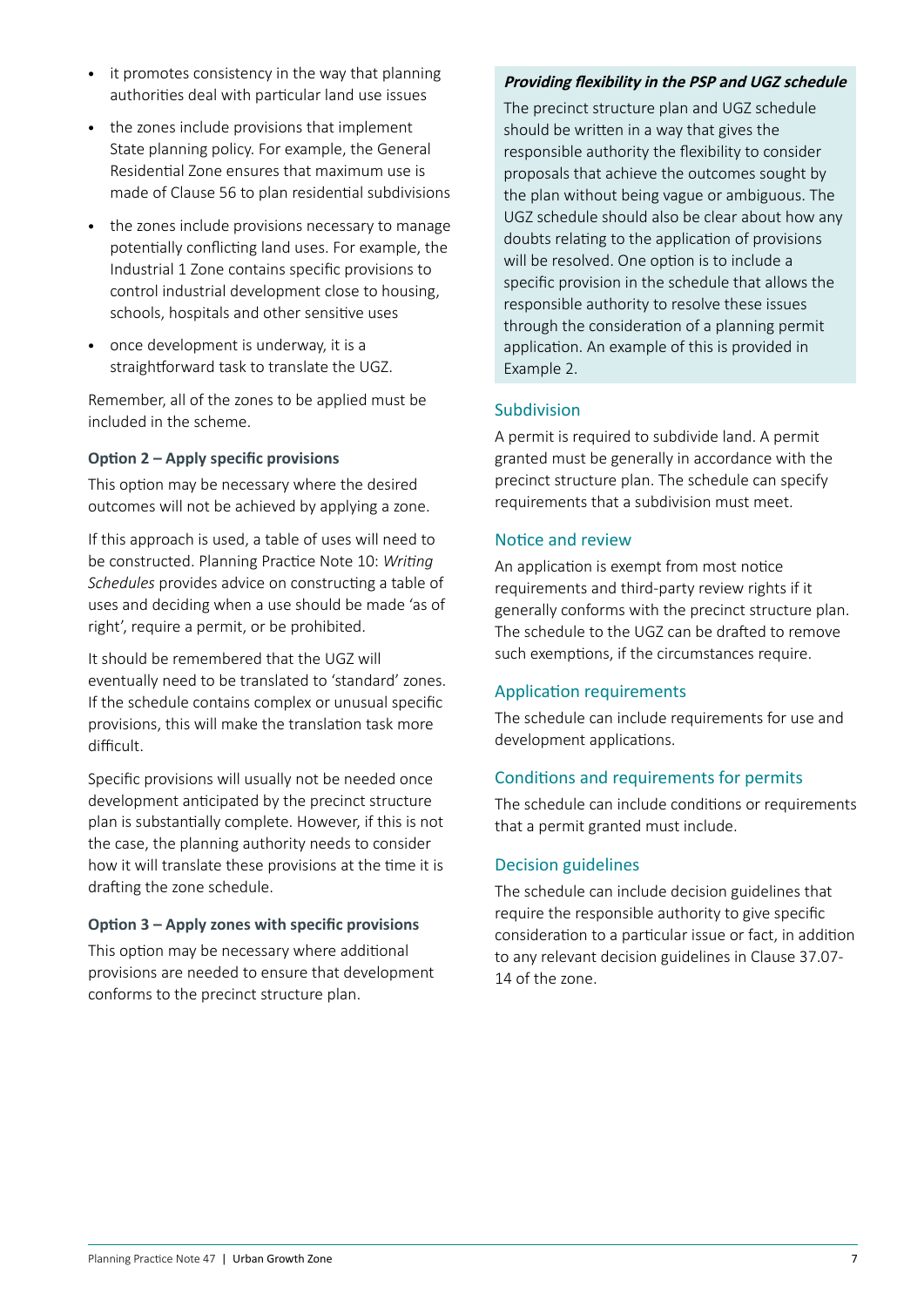# Translation to standard zones

Once development in a precinct structure plan commences, the UGZ will need to be translated into an appropriate standard zone.

For some precinct structure plans, the certification of a subdivision for a major landholding may be an appropriate time to carry out the zone translation. Other precinct structure plans may require further development to proceed before a translation occurs. The appropriate time for zone translation should be discussed with the department.

# Planning publications

The following publications provide guidance on planning for new urban communities, statutory planning processes and drafting statutory documents (as relevant).

- • *Precinct Structure Plan Guidelines*, Growth Areas Authority, revised 2013
- • *Victorian Coastal Strategy*, Victorian Coastal Council, 2014

Publications on the [department's website:](http://www.dtpli.vic.gov.au/planning/planning-publications)

- • *Activity Centre Design Guidelines*, 2005
- • *Development Contributions Guidelines*, 2007
- • *Guidelines for Higher Residential Development*, 2004
- • *Safer Design Guidelines*, 2005
- • *Using Victoria's Planning System*

#### [Planning practice notes](http://www.dtpli.vic.gov.au/planning/planning-publications/practice-and-advisory-notes):

- • PPN46: *Strategic Assessment Guidelines*
- • PPN58: *Structure Planning for Activities Areas*
- • PPN60: *Height and Setback Controls for Activities Areas*
- • PPN10: *Writing Schedules*
- **PPN13: Incorporated and Reference Documents**
- **PPN50: Preparing a Native Vegetation Precinct** *Plan*
- • PPN40: *Using the Residential Subdivision Provisions Clause 56 – Residential Subdivision*

© The State of Victoria Department of Environment, Land, Water and Planning 2015

 $\odot$  $\left( \infty \right)$ 

This work is licensed under a Creative Commons Attribution 4.0 International licence. You are free to re-use the work under that licence, on the condition that you credit the State of Victoria as author. The licence does not apply to any images, photographs or branding, including the Victorian Coat of Arms, the Victorian Government logo and the Department of Environment, Land, Water and Planning (DELWP) logo. To view a copy of this licence, visit http://creativecommons. org/licenses/by/4.0/

ISBN 978-1-921331-40-4 (pdf)

#### **Disclaimer**

This publication may be of assistance to you but the State of Victoria and its employees do not guarantee that the publication is without flaw of any kind or is wholly appropriate for your particular purposes and therefore disclaims all liability for any error, loss or other consequence which may arise from you relying on any information in this publication.

#### **Accessibility**

If you would like to receive this publication in an alternative format, please telephone DELWP Customer Service Centre 136 186, email customer.service@delwp.vic.gov.au, via the National Relay Service on 133 677 www.relayservice.com.au. This document is also available in accessible Word format at [www.delwp.vic.gov.au/planning](http://www.delwp.vic.gov.au/planning)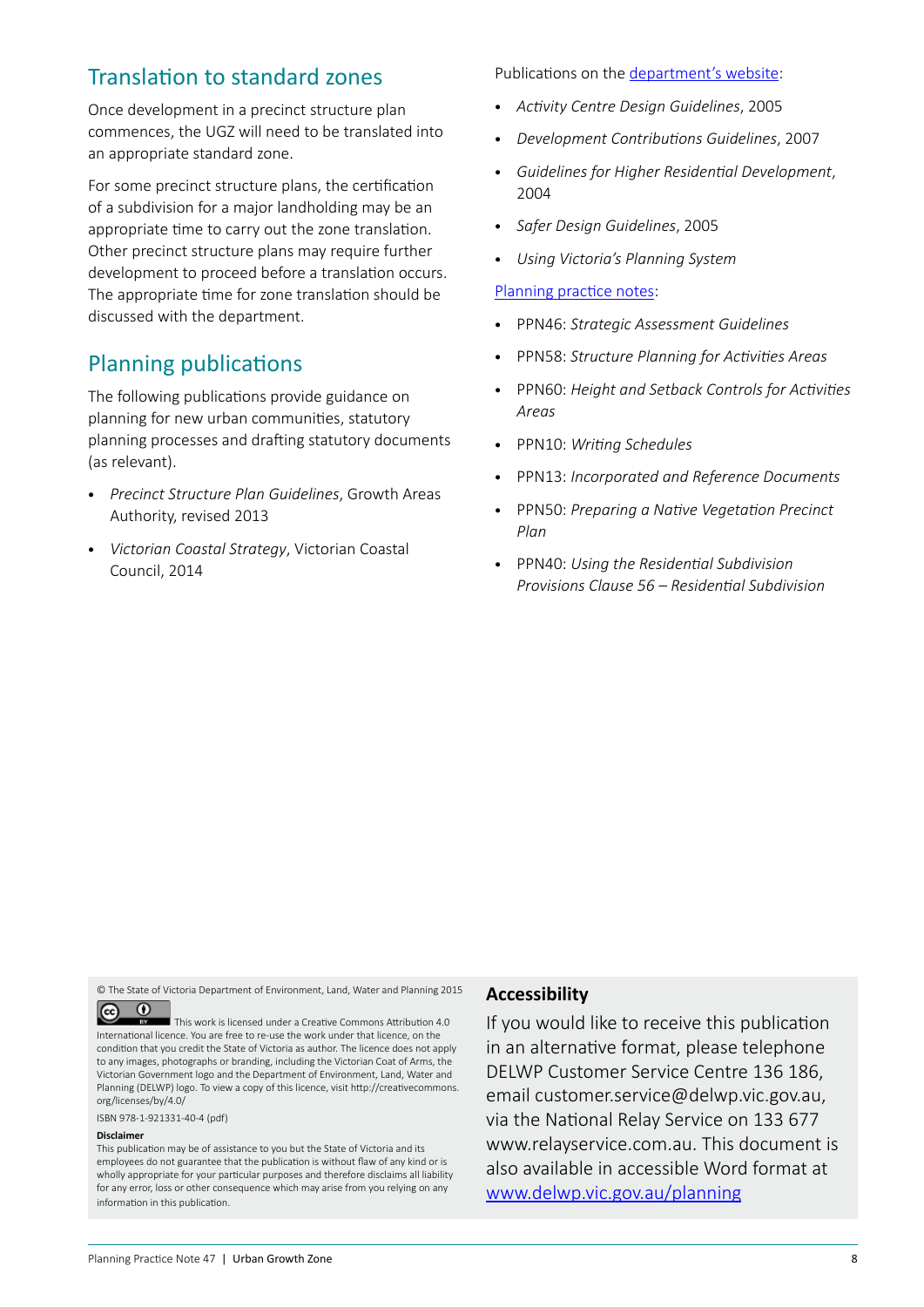[INSERT PLANNING SCHEME NAME] Planning Scheme

#### **SCHEDULE [NUMBER] TO THE URBAN GROWTH ZONE**

Shown on the planning scheme map as **UGZ***(number)*.

A number can, and should, be inserted if more than one schedule is included in the zone. If used, convert to plain text. If not used, delete.

#### **NAME OF PRECINCT STRUCTURE PLAN**

Inserting the name of the precinct structure plan is helpful for defining the scope of the schedule. The name must be in plain, bold text.

The precinct structure plan is an incorporated document, therefore include reference to the plan in the schedule to Clause 81.

|--|

**--/--/20-- C--**

**C--**

**--/--/20-- C--**

#### **1.0 The Plan**

Although the precinct structure plan will be an incorporated document in the scheme, a plan showing the future overall layout of land use and development should also be inserted in the schedule.

This plan should be clearly labelled and a statement about the plan should be inserted here eg. "Plan 1 shows the future urban structure proposed in the [Insert Name] Precinct Structure Plan."

#### **2.0 Use and development --/--/20--**

#### **2.1 The Land**

The schedule must clearly state where the use and development provisions apply. A map should be used to identify this.

The map should be clearly labelled and a brief statement about the map should be inserted here eg. "The use and development provisions specified in this schedule apply to land as shown in Map 1."

#### **2.2 Applied zone provisions**

**--/--/20-- C--**

#### The zone requires the schedule to specify requirements for land use and buildings and works. If a planning authority applies the provisions of zones this must be specified here.

Clause 2.2 in Example 2 provides an example of how this can be presented.

If no zones are to be applied, delete this heading and the table.

**--/--/20-- C--**

# **2.3 Specific provisions – Use of land**

If a planning authority decides not to apply the use provisions of a zone, but apply specific requirements instead, the specific requirements should be presented in a table of uses in the same format as used in the state standard zones and should follow the drafting conventions set out in Planning Practice Note 10: *Writing Schedules*.

Urban Growth Zone - Schedule [NUMBER] Page 1 of 2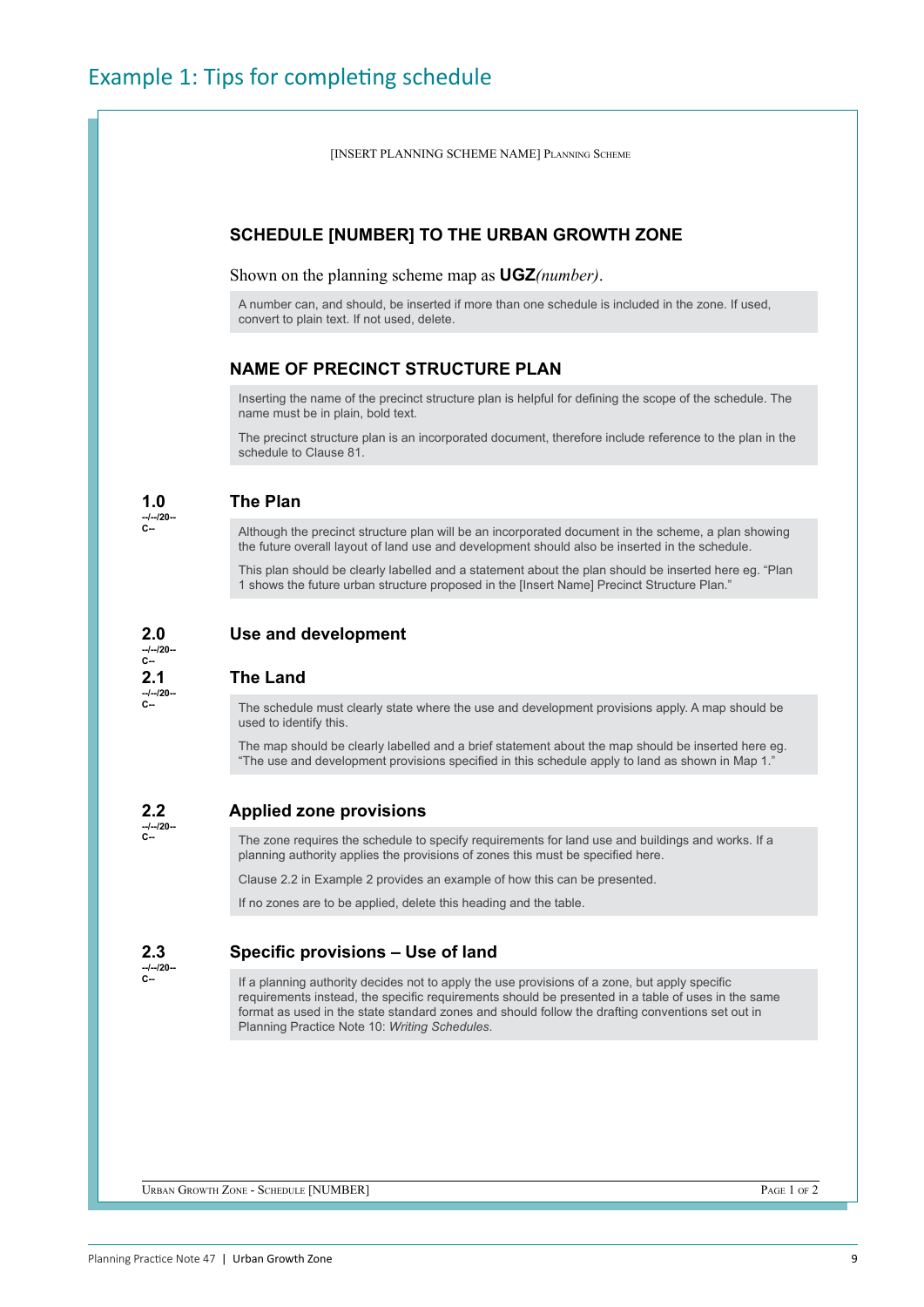[INSERT PLANNING SCHEME NAME] Planning Scheme

The table of uses can specify conditions that a Section 1 use or Section 2 use must comply with. If the planning authority requires a use to be generally in accordance with the precinct structure plan, a condition to this effect will need to be included in the table (opposite the relevant uses).

If a planning authority decides to apply the use provisions of a zone, but needs to specify additional use requirements, these requirements could also be presented in a table. Clause 2.3 in Example 2 provides an example.

If no specific provisions are to be specified, delete this heading.

**--/--/20-- C--**

**2.4 Specific provisions – Subdivision**

A permit is required to subdivide land under the 'parent provisions' of the zone. The schedule cannot alter this. However, the schedule can specify requirements that a subdivision must meet.

If no specific provisions are to be specified, delete this heading.

**--/--/20-- C--**

#### **2.5 Specific provisions – Buildings and works**

The zone requires any requirements for buildings and works to be specified in the schedule. The schedule may specify that a permit is not required to construct a building or construct or carry out works (subject to any conditions), or that a permit is required.

If no specific provisions are to be specified, delete this heading.

#### **3.0 Application requirements**

**--/--/20-- C--**

If the planning authority has specific requirements for applications, these should be set out here. If the requirements relate only to certain classes of applications, the schedule should be drafted to make this clear. Otherwise, the information may have to be provided with every application.

#### **4.0 Conditions and requirements for permits**

**--/--/20-- C--**

The zone enables the schedule to specify conditions or requirements that a permit granted must include. If these are needed they can be included here in plain text. If not, delete this heading.

Care is required with specifying conditions and requirements in the schedule because once any are specified they can only be changed by a planning scheme amendment.

If the conditions or requirements relate only to a certain part of the precinct or a certain type of use, building or works, the schedule should be drafted to make it clear that they must only be included on permits granted for that specific area, use or development. Otherwise, the conditions or requirements may have to be included on every permit granted.

#### **5.0 Decision guidelines**

**--/--/20--**

**C--**

The zone enables the schedule to introduce additional decision guidelines. If these are needed they can be included here in plain text. If not, delete this heading. Any decision guidelines specified here should not duplicate the decision guidelines in Clause 37.07-14.

#### **6.0 Advertising signs**

**--/--/20-- C--**

The schedule can vary the advertising sign requirements in Clause 37.07-16. If no variation is to be specified, delete this heading.

Urban Growth Zone - Schedule [NUMBER] Page 2 of 2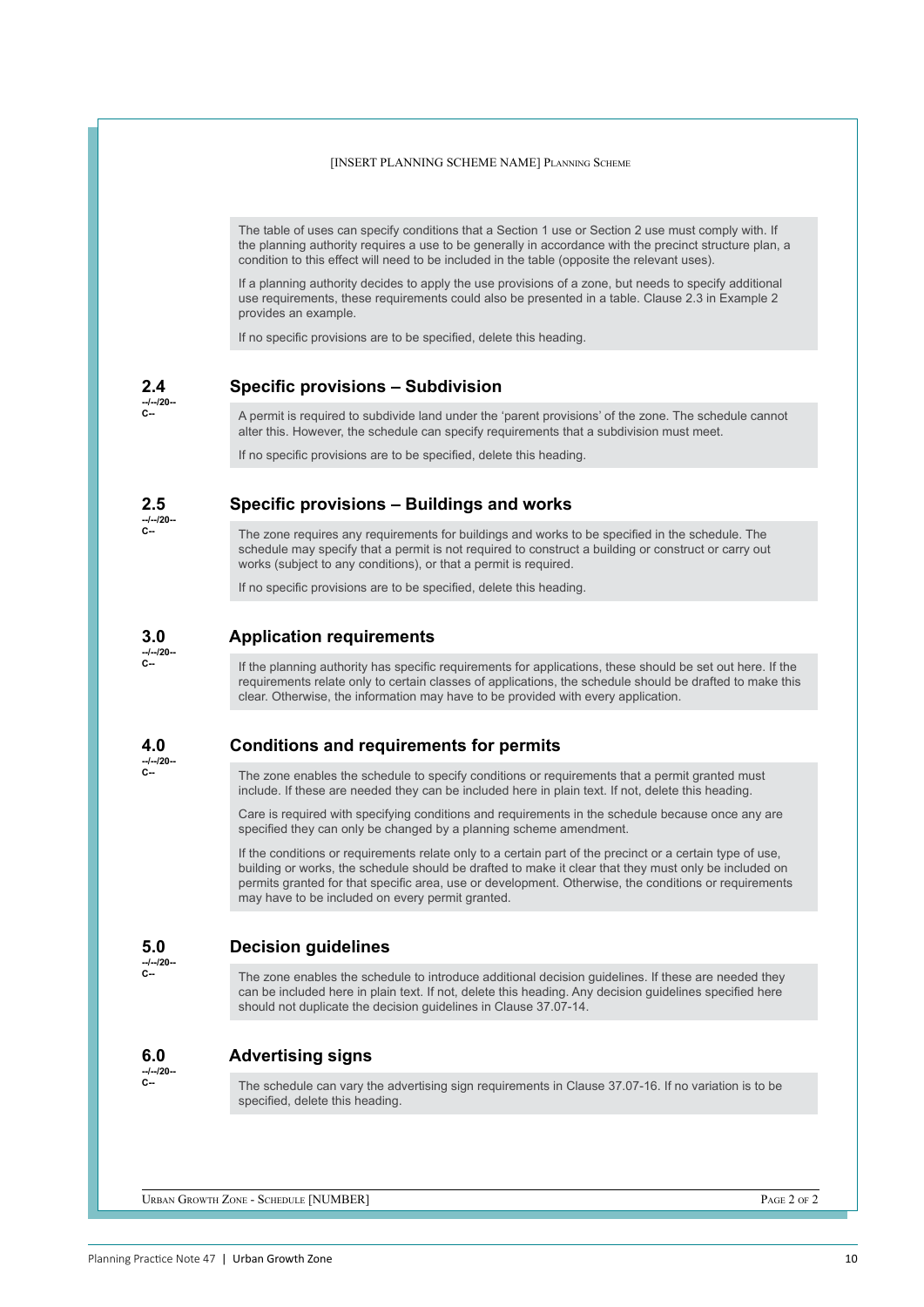Gumnut Planning Scheme

#### **SCHEDULE 1 TO THE URBAN GROWTH ZONE**

Shown on the planning scheme map as **UGZ1**

#### **GUMNUT VALLEY PRECINCT STRUCTURE PLAN**

#### **1.0 The Plan**

Plan 1 shows the future urban structure proposed in the Gumnut Valley Precinct Structure Plan.

#### **2.0 Use and development**

**26/08/2011 C60**

**26/08/2011 C60**

**26/08/2011 C60**

#### **2.1 The Land**

The use and development provisions specified in this schedule apply to land as shown in Map 1 of this schedule.

#### **2.2 Applied zone provisions**

**26/08/2011 C60**

The provisions of the following zones in this scheme apply to the use and subdivision of land, construction of a building, and construction and carrying out of works, by reference to Map 1 of this schedule.

#### **Table 1: Applied zone provisions**

| <b>LAND SHOWN ON</b><br><b>MAP 1 OF THIS</b><br><b>SCHEDULE</b> | <b>APPLIED ZONE PROVISIONS</b>          |
|-----------------------------------------------------------------|-----------------------------------------|
| Residential                                                     | Clause 32.08 - General Residential Zone |
| Mixed use                                                       | Clause 32.04 - Mixed Use Zone           |
| Industrial                                                      | Clause 33.01 - Industrial 1 Zone        |
| <b>Business 1</b>                                               | Clause 34.01 - Commercial 1 Zone        |
| <b>Business 2</b>                                               | Clause 34.02 – Commercial 2 Zone        |

URBAN GROWTH ZONE - SCHEDULE 1 PAGE 1 of 2